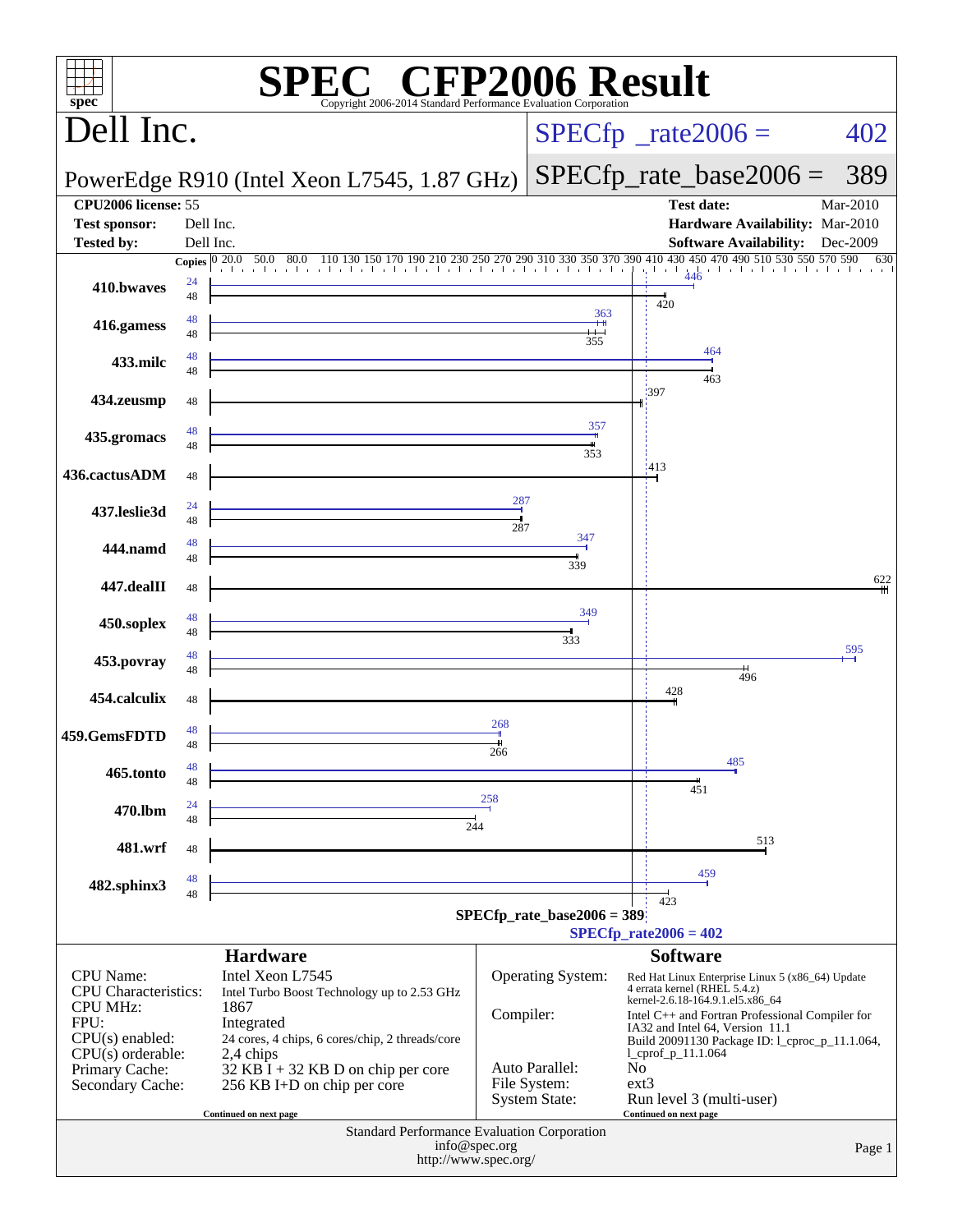| spec <sup>®</sup>                                                                                     |                                                 |                        |              | <b>SPEC CFP2006 Result</b> |              | Copyright 2006-2014 Standard Performance Evaluation Corporation |                     |                                                  |                            |                     |                       |                     |                       |                     |
|-------------------------------------------------------------------------------------------------------|-------------------------------------------------|------------------------|--------------|----------------------------|--------------|-----------------------------------------------------------------|---------------------|--------------------------------------------------|----------------------------|---------------------|-----------------------|---------------------|-----------------------|---------------------|
| Dell Inc.                                                                                             |                                                 |                        |              |                            |              |                                                                 |                     |                                                  | $SPECfp\_rate2006 =$       |                     |                       |                     |                       | 402                 |
| PowerEdge R910 (Intel Xeon L7545, 1.87 GHz)                                                           |                                                 |                        |              |                            |              |                                                                 |                     |                                                  | $SPECfp\_rate\_base2006 =$ |                     |                       |                     |                       | 389                 |
| <b>CPU2006</b> license: 55<br><b>Test date:</b><br>Mar-2010                                           |                                                 |                        |              |                            |              |                                                                 |                     |                                                  |                            |                     |                       |                     |                       |                     |
| Hardware Availability: Mar-2010<br>Dell Inc.<br><b>Test sponsor:</b>                                  |                                                 |                        |              |                            |              |                                                                 |                     |                                                  |                            |                     |                       |                     |                       |                     |
| <b>Tested by:</b><br>Dell Inc.<br><b>Software Availability:</b><br>Dec-2009                           |                                                 |                        |              |                            |              |                                                                 |                     |                                                  |                            |                     |                       |                     |                       |                     |
| L3 Cache:<br>18 MB I+D on chip per chip<br>Other Cache:<br>None                                       |                                                 |                        |              |                            |              | <b>Base Pointers:</b><br>64-bit<br>Peak Pointers:<br>32/64-bit  |                     |                                                  |                            |                     |                       |                     |                       |                     |
| Memory:                                                                                               | 256 GB (64 x 4 GB DDR3-1066 OR RDIMM, CL7, ECC, |                        |              |                            |              |                                                                 |                     | Other Software:<br>Binutils 2.18.50.0.7.20080502 |                            |                     |                       |                     |                       |                     |
| downclocked to 978 MHz)<br>1 x 300 GB 10000 RPM SAS 6Gb<br>Disk Subsystem:<br>Other Hardware:<br>None |                                                 |                        |              |                            |              |                                                                 |                     |                                                  |                            |                     |                       |                     |                       |                     |
| <b>Results Table</b>                                                                                  |                                                 |                        |              |                            |              |                                                                 |                     |                                                  |                            |                     |                       |                     |                       |                     |
|                                                                                                       |                                                 |                        |              | <b>Base</b>                |              |                                                                 |                     |                                                  |                            |                     | <b>Peak</b>           |                     |                       |                     |
| <b>Benchmark</b><br>410.bwaves                                                                        | 48                                              | Copies Seconds<br>1552 | Ratio<br>420 | <b>Seconds</b><br>1558     | Ratio<br>419 | Seconds<br>1552                                                 | <b>Ratio</b><br>420 | <b>Copies</b><br>24                              | <b>Seconds</b><br>731      | <b>Ratio</b><br>446 | <b>Seconds</b><br>731 | <b>Ratio</b><br>446 | <b>Seconds</b><br>731 | <b>Ratio</b><br>446 |
|                                                                                                       | 48                                              | 2580                   |              | 2692                       | 349          |                                                                 |                     | 48                                               | 2629                       | 357                 |                       |                     | 2572                  |                     |
| $416$ .gamess                                                                                         | 48                                              | 951                    | 364          | 952                        | 463          | 2649                                                            | 355                 | 48                                               | 950                        |                     | 2591                  | 363                 | 951                   | 365<br>463          |
| 433.milc                                                                                              |                                                 |                        | 463          |                            | 397          | 951<br>1097                                                     | 463<br>398          | 48                                               |                            | 464                 | 950                   | 464                 | 1097                  |                     |
| 434.zeusmp                                                                                            | 48<br>48                                        | <b>1100</b><br>975     | 397          | 1102                       |              |                                                                 |                     | 48                                               | <b>1100</b>                | 397                 | 1102<br>965           | 397                 | 959                   | 398                 |
| 435.gromacs<br>436.cactusADM                                                                          | 48                                              | 1393                   | 352<br>412   | 971<br>1390                | 353<br>413   | 967<br>1389                                                     | 355<br>413          | 48                                               | 959<br>1393                | 357<br>412          | 1390                  | 355                 | 1389                  | 357<br>413          |
| 437.leslie3d                                                                                          | 48                                              | 1570                   | 287          | 1577                       | 286          | 1574                                                            | 287                 | 24                                               | 784                        | 288                 | 785                   | 413<br>287          | 785                   | 287                 |
| 444.namd                                                                                              | 48                                              | 1136                   | 339          | 1139                       | 338          | 1136                                                            | 339                 | 48                                               | 1110                       | 347                 | <b>1110</b>           | 347                 | 1108                  | 347                 |
| $ 447.\text{dealII}$                                                                                  | 48                                              | 878                    | 625          | 886                        | 620          | 883                                                             | 622                 | 48                                               | 878                        | 625                 | 886                   | 620                 | 883                   | 622                 |
| $ 450$ .soplex                                                                                        | 48                                              | 1204                   | 333          | 1202                       | 333          | 1200                                                            | 334                 | 48                                               | 1147                       | 349                 | 1146                  | 349                 | 1147                  | 349                 |
| $453$ .povray                                                                                         | 48                                              | 514                    | 497          | 518                        | 493          | 515                                                             | 496                 | 48                                               | 429                        | 595                 | 429                   | 596                 | 438                   | 584                 |
| 454.calculix                                                                                          | 48                                              | 925                    | 428          | 920                        | 431          | 925                                                             | 428                 | 48                                               | 925                        | 428                 | 920                   | 431                 | 925                   | 428                 |
| 459.GemsFDTD                                                                                          | 48                                              | 1913                   | 266          | 1914                       | 266          | 1897                                                            | 268                 | 48                                               | 1898                       | 268                 | <b>1901</b>           | 268                 | 1910                  | 267                 |
| $465$ .tonto                                                                                          | 48                                              | 1047                   | 451          | 1047                       | 451          | 1051                                                            | 450                 | 48                                               | 975                        | 484                 | 972                   | 486                 | 974                   | 485                 |
| 470.1bm                                                                                               | 48                                              | 2699                   | 244          | 2700                       | 244          | 2700                                                            | 244                 | 24                                               | 1277                       | 258                 | 1278                  | 258                 | 1278                  | 258                 |
| 481.wrf                                                                                               | 48                                              | 1046                   | 513          | 1046                       | 513          | 1046                                                            | 512                 | 48                                               | 1046                       | 513                 | 1046                  | 513                 | 1046                  | 512                 |

[482.sphinx3](http://www.spec.org/auto/cpu2006/Docs/482.sphinx3.html) 48 **[2214](http://www.spec.org/auto/cpu2006/Docs/result-fields.html#Median) [423](http://www.spec.org/auto/cpu2006/Docs/result-fields.html#Median)** 2213 423 2214 422 48 2038 459 **[2040](http://www.spec.org/auto/cpu2006/Docs/result-fields.html#Median) [459](http://www.spec.org/auto/cpu2006/Docs/result-fields.html#Median)** 2040 459 Results appear in the [order in which they were run.](http://www.spec.org/auto/cpu2006/Docs/result-fields.html#RunOrder) Bold underlined text [indicates a median measurement.](http://www.spec.org/auto/cpu2006/Docs/result-fields.html#Median)

#### **[Submit Notes](http://www.spec.org/auto/cpu2006/Docs/result-fields.html#SubmitNotes)**

The config file option 'submit' was used. numactl was used to bind copies to the cores

#### **[Operating System Notes](http://www.spec.org/auto/cpu2006/Docs/result-fields.html#OperatingSystemNotes)**

'ulimit -s unlimited' was used to set the stacksize to unlimited prior to run

#### **[Platform Notes](http://www.spec.org/auto/cpu2006/Docs/result-fields.html#PlatformNotes)**

 vm.zone\_reclaim\_mode = 1 in /etc/sysctl.conf file BIOS Settings: Power Management = Maximum Performance (Default = Active Power Controller)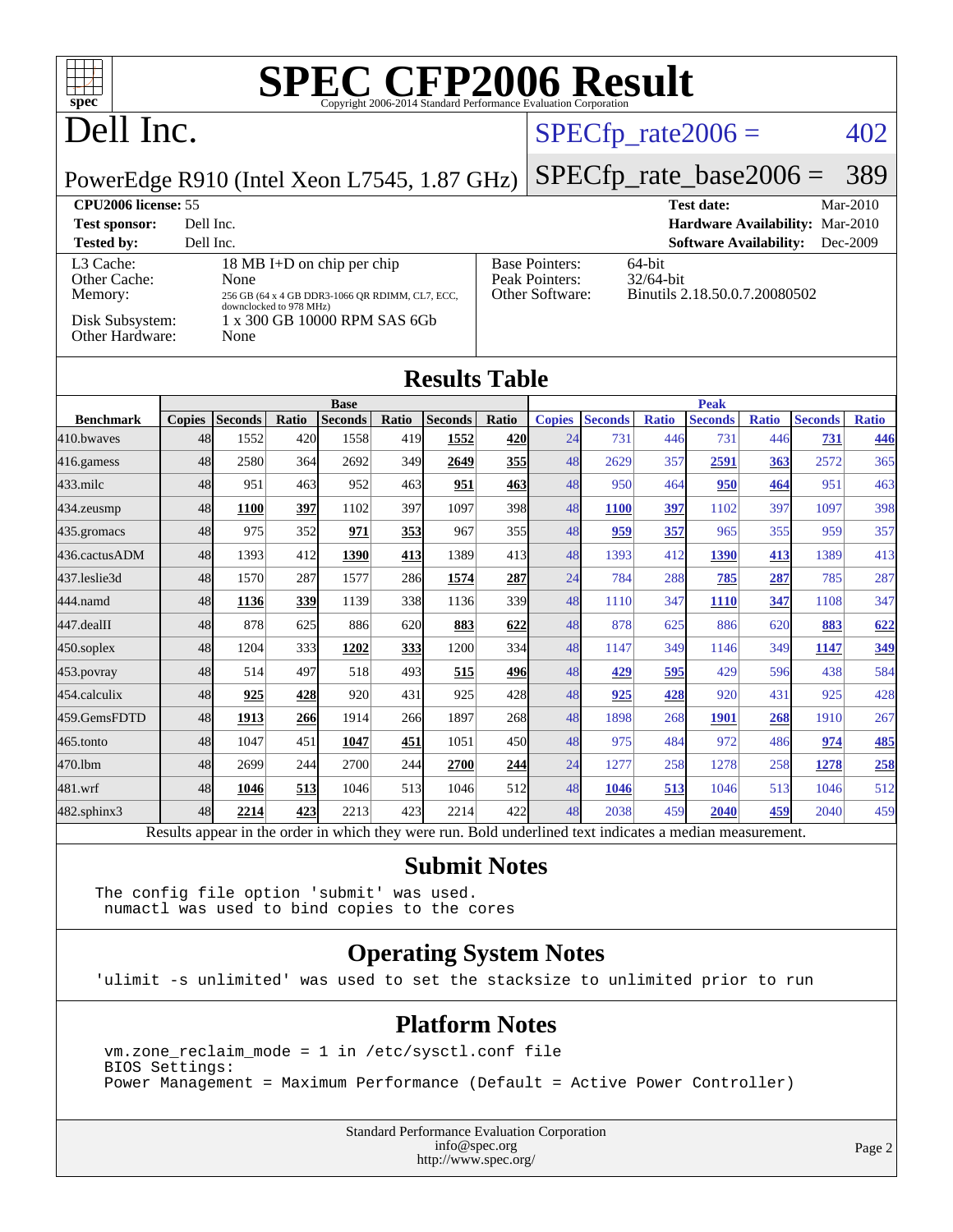

## Dell Inc.

 $SPECTp_rate2006 = 402$ 

PowerEdge R910 (Intel Xeon L7545, 1.87 GHz) [SPECfp\\_rate\\_base2006 =](http://www.spec.org/auto/cpu2006/Docs/result-fields.html#SPECfpratebase2006) 389

**[CPU2006 license:](http://www.spec.org/auto/cpu2006/Docs/result-fields.html#CPU2006license)** 55 **[Test date:](http://www.spec.org/auto/cpu2006/Docs/result-fields.html#Testdate)** Mar-2010 **[Test sponsor:](http://www.spec.org/auto/cpu2006/Docs/result-fields.html#Testsponsor)** Dell Inc. **[Hardware Availability:](http://www.spec.org/auto/cpu2006/Docs/result-fields.html#HardwareAvailability)** Mar-2010 **[Tested by:](http://www.spec.org/auto/cpu2006/Docs/result-fields.html#Testedby)** Dell Inc. **[Software Availability:](http://www.spec.org/auto/cpu2006/Docs/result-fields.html#SoftwareAvailability)** Dec-2009

#### **[General Notes](http://www.spec.org/auto/cpu2006/Docs/result-fields.html#GeneralNotes)**

The Dell PowerEdge R910 and

 the Bull NovaScale R480 F2 models are electronically equivalent. The results have been measured on a Dell PowerEdge R910 model.

#### **[Base Compiler Invocation](http://www.spec.org/auto/cpu2006/Docs/result-fields.html#BaseCompilerInvocation)**

[C benchmarks](http://www.spec.org/auto/cpu2006/Docs/result-fields.html#Cbenchmarks):  $-m64$ 

[C++ benchmarks:](http://www.spec.org/auto/cpu2006/Docs/result-fields.html#CXXbenchmarks) [icpc -m64](http://www.spec.org/cpu2006/results/res2010q3/cpu2006-20100621-11937.flags.html#user_CXXbase_intel_icpc_64bit_bedb90c1146cab66620883ef4f41a67e)

[Fortran benchmarks](http://www.spec.org/auto/cpu2006/Docs/result-fields.html#Fortranbenchmarks): [ifort -m64](http://www.spec.org/cpu2006/results/res2010q3/cpu2006-20100621-11937.flags.html#user_FCbase_intel_ifort_64bit_ee9d0fb25645d0210d97eb0527dcc06e)

[Benchmarks using both Fortran and C](http://www.spec.org/auto/cpu2006/Docs/result-fields.html#BenchmarksusingbothFortranandC): [icc -m64](http://www.spec.org/cpu2006/results/res2010q3/cpu2006-20100621-11937.flags.html#user_CC_FCbase_intel_icc_64bit_0b7121f5ab7cfabee23d88897260401c) [ifort -m64](http://www.spec.org/cpu2006/results/res2010q3/cpu2006-20100621-11937.flags.html#user_CC_FCbase_intel_ifort_64bit_ee9d0fb25645d0210d97eb0527dcc06e)

#### **[Base Portability Flags](http://www.spec.org/auto/cpu2006/Docs/result-fields.html#BasePortabilityFlags)**

| 410.bwaves: -DSPEC CPU LP64<br>416.gamess: -DSPEC_CPU_LP64<br>433.milc: -DSPEC CPU LP64<br>434.zeusmp: -DSPEC_CPU_LP64<br>435.gromacs: -DSPEC_CPU_LP64 -nofor_main<br>436.cactusADM: -DSPEC CPU LP64 -nofor main<br>437.leslie3d: -DSPEC_CPU LP64<br>444.namd: -DSPEC CPU LP64<br>447.dealII: -DSPEC CPU LP64 |                                                                |
|---------------------------------------------------------------------------------------------------------------------------------------------------------------------------------------------------------------------------------------------------------------------------------------------------------------|----------------------------------------------------------------|
| 450.soplex: -DSPEC_CPU_LP64<br>453.povray: -DSPEC_CPU_LP64<br>454.calculix: - DSPEC CPU LP64 - nofor main<br>459.GemsFDTD: -DSPEC_CPU LP64<br>465.tonto: - DSPEC_CPU LP64                                                                                                                                     |                                                                |
| 470.1bm: - DSPEC CPU LP64<br>482.sphinx3: -DSPEC_CPU_LP64                                                                                                                                                                                                                                                     | 481.wrf: -DSPEC CPU_LP64 -DSPEC_CPU_CASE_FLAG -DSPEC_CPU_LINUX |

#### **[Base Optimization Flags](http://www.spec.org/auto/cpu2006/Docs/result-fields.html#BaseOptimizationFlags)**

[C benchmarks](http://www.spec.org/auto/cpu2006/Docs/result-fields.html#Cbenchmarks): [-xSSE4.2](http://www.spec.org/cpu2006/results/res2010q3/cpu2006-20100621-11937.flags.html#user_CCbase_f-xSSE42_f91528193cf0b216347adb8b939d4107) [-ipo](http://www.spec.org/cpu2006/results/res2010q3/cpu2006-20100621-11937.flags.html#user_CCbase_f-ipo) [-O3](http://www.spec.org/cpu2006/results/res2010q3/cpu2006-20100621-11937.flags.html#user_CCbase_f-O3) [-no-prec-div](http://www.spec.org/cpu2006/results/res2010q3/cpu2006-20100621-11937.flags.html#user_CCbase_f-no-prec-div) [-static](http://www.spec.org/cpu2006/results/res2010q3/cpu2006-20100621-11937.flags.html#user_CCbase_f-static)

[C++ benchmarks:](http://www.spec.org/auto/cpu2006/Docs/result-fields.html#CXXbenchmarks) [-xSSE4.2](http://www.spec.org/cpu2006/results/res2010q3/cpu2006-20100621-11937.flags.html#user_CXXbase_f-xSSE42_f91528193cf0b216347adb8b939d4107) [-ipo](http://www.spec.org/cpu2006/results/res2010q3/cpu2006-20100621-11937.flags.html#user_CXXbase_f-ipo) [-O3](http://www.spec.org/cpu2006/results/res2010q3/cpu2006-20100621-11937.flags.html#user_CXXbase_f-O3) [-no-prec-div](http://www.spec.org/cpu2006/results/res2010q3/cpu2006-20100621-11937.flags.html#user_CXXbase_f-no-prec-div) [-static](http://www.spec.org/cpu2006/results/res2010q3/cpu2006-20100621-11937.flags.html#user_CXXbase_f-static)

Continued on next page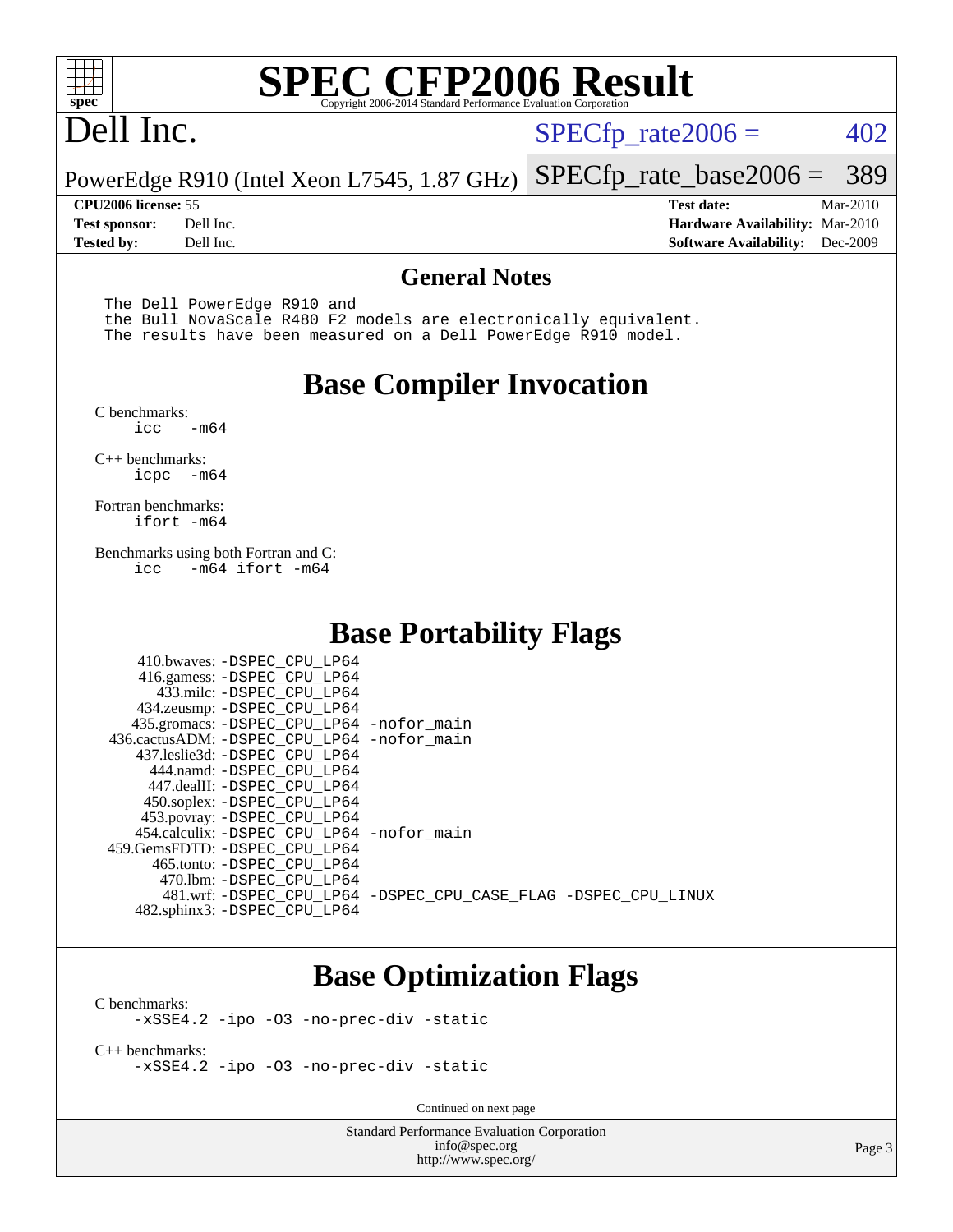

# Dell Inc.

 $SPECTp_rate2006 = 402$ 

PowerEdge R910 (Intel Xeon L7545, 1.87 GHz) [SPECfp\\_rate\\_base2006 =](http://www.spec.org/auto/cpu2006/Docs/result-fields.html#SPECfpratebase2006) 389

**[CPU2006 license:](http://www.spec.org/auto/cpu2006/Docs/result-fields.html#CPU2006license)** 55 **[Test date:](http://www.spec.org/auto/cpu2006/Docs/result-fields.html#Testdate)** Mar-2010 **[Test sponsor:](http://www.spec.org/auto/cpu2006/Docs/result-fields.html#Testsponsor)** Dell Inc. **[Hardware Availability:](http://www.spec.org/auto/cpu2006/Docs/result-fields.html#HardwareAvailability)** Mar-2010 **[Tested by:](http://www.spec.org/auto/cpu2006/Docs/result-fields.html#Testedby)** Dell Inc. **[Software Availability:](http://www.spec.org/auto/cpu2006/Docs/result-fields.html#SoftwareAvailability)** Dec-2009

### **[Base Optimization Flags \(Continued\)](http://www.spec.org/auto/cpu2006/Docs/result-fields.html#BaseOptimizationFlags)**

[Fortran benchmarks](http://www.spec.org/auto/cpu2006/Docs/result-fields.html#Fortranbenchmarks): [-xSSE4.2](http://www.spec.org/cpu2006/results/res2010q3/cpu2006-20100621-11937.flags.html#user_FCbase_f-xSSE42_f91528193cf0b216347adb8b939d4107) [-ipo](http://www.spec.org/cpu2006/results/res2010q3/cpu2006-20100621-11937.flags.html#user_FCbase_f-ipo) [-O3](http://www.spec.org/cpu2006/results/res2010q3/cpu2006-20100621-11937.flags.html#user_FCbase_f-O3) [-no-prec-div](http://www.spec.org/cpu2006/results/res2010q3/cpu2006-20100621-11937.flags.html#user_FCbase_f-no-prec-div) [-static](http://www.spec.org/cpu2006/results/res2010q3/cpu2006-20100621-11937.flags.html#user_FCbase_f-static)

[Benchmarks using both Fortran and C](http://www.spec.org/auto/cpu2006/Docs/result-fields.html#BenchmarksusingbothFortranandC): [-xSSE4.2](http://www.spec.org/cpu2006/results/res2010q3/cpu2006-20100621-11937.flags.html#user_CC_FCbase_f-xSSE42_f91528193cf0b216347adb8b939d4107) [-ipo](http://www.spec.org/cpu2006/results/res2010q3/cpu2006-20100621-11937.flags.html#user_CC_FCbase_f-ipo) [-O3](http://www.spec.org/cpu2006/results/res2010q3/cpu2006-20100621-11937.flags.html#user_CC_FCbase_f-O3) [-no-prec-div](http://www.spec.org/cpu2006/results/res2010q3/cpu2006-20100621-11937.flags.html#user_CC_FCbase_f-no-prec-div) [-static](http://www.spec.org/cpu2006/results/res2010q3/cpu2006-20100621-11937.flags.html#user_CC_FCbase_f-static)

**[Peak Compiler Invocation](http://www.spec.org/auto/cpu2006/Docs/result-fields.html#PeakCompilerInvocation)**

[C benchmarks \(except as noted below\)](http://www.spec.org/auto/cpu2006/Docs/result-fields.html#Cbenchmarksexceptasnotedbelow):  $\text{icc}$  -m64

482.sphinx3: [icc -m32](http://www.spec.org/cpu2006/results/res2010q3/cpu2006-20100621-11937.flags.html#user_peakCCLD482_sphinx3_intel_icc_32bit_a6a621f8d50482236b970c6ac5f55f93)

[C++ benchmarks \(except as noted below\):](http://www.spec.org/auto/cpu2006/Docs/result-fields.html#CXXbenchmarksexceptasnotedbelow) [icpc -m64](http://www.spec.org/cpu2006/results/res2010q3/cpu2006-20100621-11937.flags.html#user_CXXpeak_intel_icpc_64bit_bedb90c1146cab66620883ef4f41a67e)

450.soplex: [icpc -m32](http://www.spec.org/cpu2006/results/res2010q3/cpu2006-20100621-11937.flags.html#user_peakCXXLD450_soplex_intel_icpc_32bit_4e5a5ef1a53fd332b3c49e69c3330699)

[Fortran benchmarks](http://www.spec.org/auto/cpu2006/Docs/result-fields.html#Fortranbenchmarks): [ifort -m64](http://www.spec.org/cpu2006/results/res2010q3/cpu2006-20100621-11937.flags.html#user_FCpeak_intel_ifort_64bit_ee9d0fb25645d0210d97eb0527dcc06e)

[Benchmarks using both Fortran and C](http://www.spec.org/auto/cpu2006/Docs/result-fields.html#BenchmarksusingbothFortranandC): [icc -m64](http://www.spec.org/cpu2006/results/res2010q3/cpu2006-20100621-11937.flags.html#user_CC_FCpeak_intel_icc_64bit_0b7121f5ab7cfabee23d88897260401c) [ifort -m64](http://www.spec.org/cpu2006/results/res2010q3/cpu2006-20100621-11937.flags.html#user_CC_FCpeak_intel_ifort_64bit_ee9d0fb25645d0210d97eb0527dcc06e)

#### **[Peak Portability Flags](http://www.spec.org/auto/cpu2006/Docs/result-fields.html#PeakPortabilityFlags)**

| 410.bwaves: -DSPEC CPU LP64                |                                                                |
|--------------------------------------------|----------------------------------------------------------------|
| 416.gamess: -DSPEC_CPU_LP64                |                                                                |
| 433.milc: -DSPEC CPU LP64                  |                                                                |
| 434.zeusmp: -DSPEC_CPU_LP64                |                                                                |
| 435.gromacs: -DSPEC_CPU_LP64 -nofor_main   |                                                                |
| 436.cactusADM: -DSPEC CPU LP64 -nofor main |                                                                |
| 437.leslie3d: -DSPEC CPU LP64              |                                                                |
| 444.namd: -DSPEC CPU LP64                  |                                                                |
| 447.dealII: -DSPEC CPU LP64                |                                                                |
| 453.povray: -DSPEC_CPU_LP64                |                                                                |
| 454.calculix: -DSPEC CPU LP64 -nofor main  |                                                                |
| 459.GemsFDTD: -DSPEC CPU LP64              |                                                                |
| 465.tonto: -DSPEC CPU LP64                 |                                                                |
| 470.1bm: - DSPEC CPU LP64                  |                                                                |
|                                            | 481.wrf: -DSPEC_CPU_LP64 -DSPEC_CPU_CASE_FLAG -DSPEC_CPU_LINUX |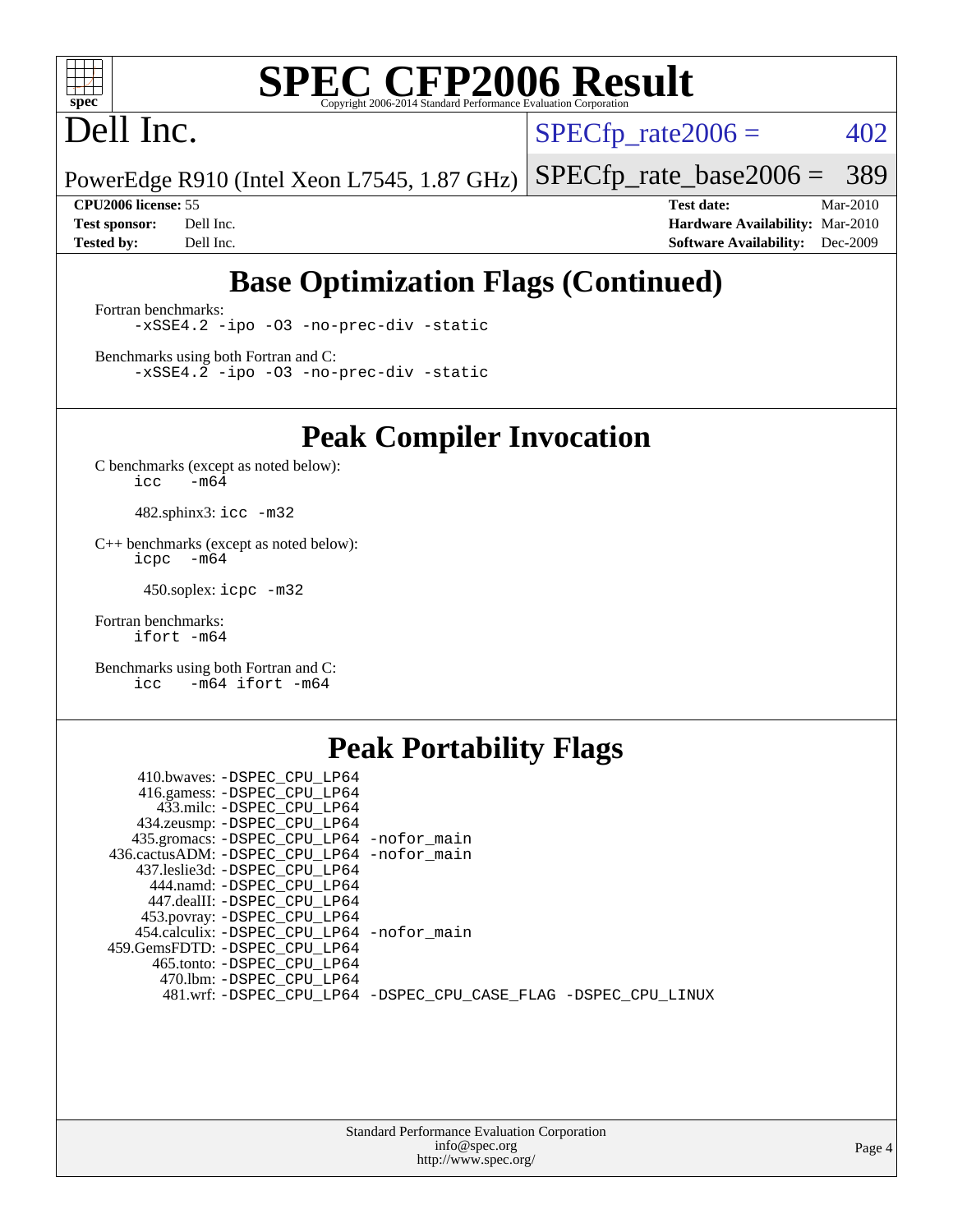

# Dell Inc.

 $SPECTp\_rate2006 = 402$ 

PowerEdge R910 (Intel Xeon L7545, 1.87 GHz) [SPECfp\\_rate\\_base2006 =](http://www.spec.org/auto/cpu2006/Docs/result-fields.html#SPECfpratebase2006) 389

**[CPU2006 license:](http://www.spec.org/auto/cpu2006/Docs/result-fields.html#CPU2006license)** 55 **[Test date:](http://www.spec.org/auto/cpu2006/Docs/result-fields.html#Testdate)** Mar-2010 **[Test sponsor:](http://www.spec.org/auto/cpu2006/Docs/result-fields.html#Testsponsor)** Dell Inc. **[Hardware Availability:](http://www.spec.org/auto/cpu2006/Docs/result-fields.html#HardwareAvailability)** Mar-2010 **[Tested by:](http://www.spec.org/auto/cpu2006/Docs/result-fields.html#Testedby)** Dell Inc. **[Software Availability:](http://www.spec.org/auto/cpu2006/Docs/result-fields.html#SoftwareAvailability)** Dec-2009

### **[Peak Optimization Flags](http://www.spec.org/auto/cpu2006/Docs/result-fields.html#PeakOptimizationFlags)**

#### [C benchmarks](http://www.spec.org/auto/cpu2006/Docs/result-fields.html#Cbenchmarks):

 433.milc: [-xSSE4.2](http://www.spec.org/cpu2006/results/res2010q3/cpu2006-20100621-11937.flags.html#user_peakPASS2_CFLAGSPASS2_LDFLAGS433_milc_f-xSSE42_f91528193cf0b216347adb8b939d4107)(pass 2) [-prof-gen](http://www.spec.org/cpu2006/results/res2010q3/cpu2006-20100621-11937.flags.html#user_peakPASS1_CFLAGSPASS1_LDFLAGS433_milc_prof_gen_e43856698f6ca7b7e442dfd80e94a8fc)(pass 1) [-ipo](http://www.spec.org/cpu2006/results/res2010q3/cpu2006-20100621-11937.flags.html#user_peakPASS2_CFLAGSPASS2_LDFLAGS433_milc_f-ipo)(pass 2) [-O3](http://www.spec.org/cpu2006/results/res2010q3/cpu2006-20100621-11937.flags.html#user_peakPASS2_CFLAGSPASS2_LDFLAGS433_milc_f-O3)(pass 2) [-no-prec-div](http://www.spec.org/cpu2006/results/res2010q3/cpu2006-20100621-11937.flags.html#user_peakPASS2_CFLAGSPASS2_LDFLAGS433_milc_f-no-prec-div)(pass 2) [-static](http://www.spec.org/cpu2006/results/res2010q3/cpu2006-20100621-11937.flags.html#user_peakPASS2_CFLAGSPASS2_LDFLAGS433_milc_f-static)(pass 2) [-prof-use](http://www.spec.org/cpu2006/results/res2010q3/cpu2006-20100621-11937.flags.html#user_peakPASS2_CFLAGSPASS2_LDFLAGS433_milc_prof_use_bccf7792157ff70d64e32fe3e1250b55)(pass 2) [-fno-alias](http://www.spec.org/cpu2006/results/res2010q3/cpu2006-20100621-11937.flags.html#user_peakOPTIMIZE433_milc_f-no-alias_694e77f6c5a51e658e82ccff53a9e63a) [-opt-prefetch](http://www.spec.org/cpu2006/results/res2010q3/cpu2006-20100621-11937.flags.html#user_peakOPTIMIZE433_milc_f-opt-prefetch) 470.1bm:  $-xSSE4$ . 2(pass 2)  $-prof-gen(pass 1) -ipo(pass 2) -O3(pass 2)$  $-prof-gen(pass 1) -ipo(pass 2) -O3(pass 2)$  $-prof-gen(pass 1) -ipo(pass 2) -O3(pass 2)$  $-prof-gen(pass 1) -ipo(pass 2) -O3(pass 2)$  $-prof-gen(pass 1) -ipo(pass 2) -O3(pass 2)$  $-prof-gen(pass 1) -ipo(pass 2) -O3(pass 2)$ [-no-prec-div](http://www.spec.org/cpu2006/results/res2010q3/cpu2006-20100621-11937.flags.html#user_peakPASS2_CFLAGSPASS2_LDFLAGS470_lbm_f-no-prec-div)(pass 2) [-static](http://www.spec.org/cpu2006/results/res2010q3/cpu2006-20100621-11937.flags.html#user_peakPASS2_CFLAGSPASS2_LDFLAGS470_lbm_f-static)(pass 2) [-prof-use](http://www.spec.org/cpu2006/results/res2010q3/cpu2006-20100621-11937.flags.html#user_peakPASS2_CFLAGSPASS2_LDFLAGS470_lbm_prof_use_bccf7792157ff70d64e32fe3e1250b55)(pass 2) [-opt-malloc-options=3](http://www.spec.org/cpu2006/results/res2010q3/cpu2006-20100621-11937.flags.html#user_peakOPTIMIZE470_lbm_f-opt-malloc-options_13ab9b803cf986b4ee62f0a5998c2238) [-ansi-alias](http://www.spec.org/cpu2006/results/res2010q3/cpu2006-20100621-11937.flags.html#user_peakOPTIMIZE470_lbm_f-ansi-alias) [-auto-ilp32](http://www.spec.org/cpu2006/results/res2010q3/cpu2006-20100621-11937.flags.html#user_peakCOPTIMIZE470_lbm_f-auto-ilp32) 482.sphinx3: [-xSSE4.2](http://www.spec.org/cpu2006/results/res2010q3/cpu2006-20100621-11937.flags.html#user_peakOPTIMIZE482_sphinx3_f-xSSE42_f91528193cf0b216347adb8b939d4107) [-ipo](http://www.spec.org/cpu2006/results/res2010q3/cpu2006-20100621-11937.flags.html#user_peakOPTIMIZE482_sphinx3_f-ipo) [-O3](http://www.spec.org/cpu2006/results/res2010q3/cpu2006-20100621-11937.flags.html#user_peakOPTIMIZE482_sphinx3_f-O3) [-no-prec-div](http://www.spec.org/cpu2006/results/res2010q3/cpu2006-20100621-11937.flags.html#user_peakOPTIMIZE482_sphinx3_f-no-prec-div) [-static](http://www.spec.org/cpu2006/results/res2010q3/cpu2006-20100621-11937.flags.html#user_peakOPTIMIZE482_sphinx3_f-static) [-unroll2](http://www.spec.org/cpu2006/results/res2010q3/cpu2006-20100621-11937.flags.html#user_peakCOPTIMIZE482_sphinx3_f-unroll_784dae83bebfb236979b41d2422d7ec2) [C++ benchmarks:](http://www.spec.org/auto/cpu2006/Docs/result-fields.html#CXXbenchmarks) 444.namd: [-xSSE4.2](http://www.spec.org/cpu2006/results/res2010q3/cpu2006-20100621-11937.flags.html#user_peakPASS2_CXXFLAGSPASS2_LDFLAGS444_namd_f-xSSE42_f91528193cf0b216347adb8b939d4107)(pass 2) [-prof-gen](http://www.spec.org/cpu2006/results/res2010q3/cpu2006-20100621-11937.flags.html#user_peakPASS1_CXXFLAGSPASS1_LDFLAGS444_namd_prof_gen_e43856698f6ca7b7e442dfd80e94a8fc)(pass 1) [-ipo](http://www.spec.org/cpu2006/results/res2010q3/cpu2006-20100621-11937.flags.html#user_peakPASS2_CXXFLAGSPASS2_LDFLAGS444_namd_f-ipo)(pass 2) [-O3](http://www.spec.org/cpu2006/results/res2010q3/cpu2006-20100621-11937.flags.html#user_peakPASS2_CXXFLAGSPASS2_LDFLAGS444_namd_f-O3)(pass 2) [-no-prec-div](http://www.spec.org/cpu2006/results/res2010q3/cpu2006-20100621-11937.flags.html#user_peakPASS2_CXXFLAGSPASS2_LDFLAGS444_namd_f-no-prec-div)(pass 2) [-static](http://www.spec.org/cpu2006/results/res2010q3/cpu2006-20100621-11937.flags.html#user_peakPASS2_CXXFLAGSPASS2_LDFLAGS444_namd_f-static)(pass 2) [-prof-use](http://www.spec.org/cpu2006/results/res2010q3/cpu2006-20100621-11937.flags.html#user_peakPASS2_CXXFLAGSPASS2_LDFLAGS444_namd_prof_use_bccf7792157ff70d64e32fe3e1250b55)(pass 2) [-fno-alias](http://www.spec.org/cpu2006/results/res2010q3/cpu2006-20100621-11937.flags.html#user_peakCXXOPTIMIZE444_namd_f-no-alias_694e77f6c5a51e658e82ccff53a9e63a) [-auto-ilp32](http://www.spec.org/cpu2006/results/res2010q3/cpu2006-20100621-11937.flags.html#user_peakCXXOPTIMIZE444_namd_f-auto-ilp32) 447.dealII: basepeak = yes 450.soplex: [-xSSE4.2](http://www.spec.org/cpu2006/results/res2010q3/cpu2006-20100621-11937.flags.html#user_peakPASS2_CXXFLAGSPASS2_LDFLAGS450_soplex_f-xSSE42_f91528193cf0b216347adb8b939d4107)(pass 2) [-prof-gen](http://www.spec.org/cpu2006/results/res2010q3/cpu2006-20100621-11937.flags.html#user_peakPASS1_CXXFLAGSPASS1_LDFLAGS450_soplex_prof_gen_e43856698f6ca7b7e442dfd80e94a8fc)(pass 1) [-ipo](http://www.spec.org/cpu2006/results/res2010q3/cpu2006-20100621-11937.flags.html#user_peakPASS2_CXXFLAGSPASS2_LDFLAGS450_soplex_f-ipo)(pass 2) [-O3](http://www.spec.org/cpu2006/results/res2010q3/cpu2006-20100621-11937.flags.html#user_peakPASS2_CXXFLAGSPASS2_LDFLAGS450_soplex_f-O3)(pass 2) [-no-prec-div](http://www.spec.org/cpu2006/results/res2010q3/cpu2006-20100621-11937.flags.html#user_peakPASS2_CXXFLAGSPASS2_LDFLAGS450_soplex_f-no-prec-div)(pass 2) [-static](http://www.spec.org/cpu2006/results/res2010q3/cpu2006-20100621-11937.flags.html#user_peakPASS2_CXXFLAGSPASS2_LDFLAGS450_soplex_f-static)(pass 2) [-prof-use](http://www.spec.org/cpu2006/results/res2010q3/cpu2006-20100621-11937.flags.html#user_peakPASS2_CXXFLAGSPASS2_LDFLAGS450_soplex_prof_use_bccf7792157ff70d64e32fe3e1250b55)(pass 2) [-opt-malloc-options=3](http://www.spec.org/cpu2006/results/res2010q3/cpu2006-20100621-11937.flags.html#user_peakOPTIMIZE450_soplex_f-opt-malloc-options_13ab9b803cf986b4ee62f0a5998c2238) 453.povray: [-xSSE4.2](http://www.spec.org/cpu2006/results/res2010q3/cpu2006-20100621-11937.flags.html#user_peakPASS2_CXXFLAGSPASS2_LDFLAGS453_povray_f-xSSE42_f91528193cf0b216347adb8b939d4107)(pass 2) [-prof-gen](http://www.spec.org/cpu2006/results/res2010q3/cpu2006-20100621-11937.flags.html#user_peakPASS1_CXXFLAGSPASS1_LDFLAGS453_povray_prof_gen_e43856698f6ca7b7e442dfd80e94a8fc)(pass 1) [-ipo](http://www.spec.org/cpu2006/results/res2010q3/cpu2006-20100621-11937.flags.html#user_peakPASS2_CXXFLAGSPASS2_LDFLAGS453_povray_f-ipo)(pass 2) [-O3](http://www.spec.org/cpu2006/results/res2010q3/cpu2006-20100621-11937.flags.html#user_peakPASS2_CXXFLAGSPASS2_LDFLAGS453_povray_f-O3)(pass 2) [-no-prec-div](http://www.spec.org/cpu2006/results/res2010q3/cpu2006-20100621-11937.flags.html#user_peakPASS2_CXXFLAGSPASS2_LDFLAGS453_povray_f-no-prec-div)(pass 2) [-static](http://www.spec.org/cpu2006/results/res2010q3/cpu2006-20100621-11937.flags.html#user_peakPASS2_CXXFLAGSPASS2_LDFLAGS453_povray_f-static)(pass 2) [-prof-use](http://www.spec.org/cpu2006/results/res2010q3/cpu2006-20100621-11937.flags.html#user_peakPASS2_CXXFLAGSPASS2_LDFLAGS453_povray_prof_use_bccf7792157ff70d64e32fe3e1250b55)(pass 2) [-unroll4](http://www.spec.org/cpu2006/results/res2010q3/cpu2006-20100621-11937.flags.html#user_peakCXXOPTIMIZE453_povray_f-unroll_4e5e4ed65b7fd20bdcd365bec371b81f) [-ansi-alias](http://www.spec.org/cpu2006/results/res2010q3/cpu2006-20100621-11937.flags.html#user_peakCXXOPTIMIZE453_povray_f-ansi-alias) [Fortran benchmarks](http://www.spec.org/auto/cpu2006/Docs/result-fields.html#Fortranbenchmarks): 410.bwaves: [-xSSE4.2](http://www.spec.org/cpu2006/results/res2010q3/cpu2006-20100621-11937.flags.html#user_peakOPTIMIZE410_bwaves_f-xSSE42_f91528193cf0b216347adb8b939d4107) [-ipo](http://www.spec.org/cpu2006/results/res2010q3/cpu2006-20100621-11937.flags.html#user_peakOPTIMIZE410_bwaves_f-ipo) [-O3](http://www.spec.org/cpu2006/results/res2010q3/cpu2006-20100621-11937.flags.html#user_peakOPTIMIZE410_bwaves_f-O3) [-no-prec-div](http://www.spec.org/cpu2006/results/res2010q3/cpu2006-20100621-11937.flags.html#user_peakOPTIMIZE410_bwaves_f-no-prec-div) [-static](http://www.spec.org/cpu2006/results/res2010q3/cpu2006-20100621-11937.flags.html#user_peakOPTIMIZE410_bwaves_f-static) [-opt-prefetch](http://www.spec.org/cpu2006/results/res2010q3/cpu2006-20100621-11937.flags.html#user_peakOPTIMIZE410_bwaves_f-opt-prefetch)  $416$ .gamess:  $-xSSE4$ .  $2(pass 2)$  -prof-qen(pass 1) [-ipo](http://www.spec.org/cpu2006/results/res2010q3/cpu2006-20100621-11937.flags.html#user_peakPASS2_FFLAGSPASS2_LDFLAGS416_gamess_f-ipo)(pass 2) -03(pass 2) [-no-prec-div](http://www.spec.org/cpu2006/results/res2010q3/cpu2006-20100621-11937.flags.html#user_peakPASS2_FFLAGSPASS2_LDFLAGS416_gamess_f-no-prec-div)(pass 2) [-static](http://www.spec.org/cpu2006/results/res2010q3/cpu2006-20100621-11937.flags.html#user_peakPASS2_FFLAGSPASS2_LDFLAGS416_gamess_f-static)(pass 2) [-prof-use](http://www.spec.org/cpu2006/results/res2010q3/cpu2006-20100621-11937.flags.html#user_peakPASS2_FFLAGSPASS2_LDFLAGS416_gamess_prof_use_bccf7792157ff70d64e32fe3e1250b55)(pass 2) [-unroll2](http://www.spec.org/cpu2006/results/res2010q3/cpu2006-20100621-11937.flags.html#user_peakOPTIMIZE416_gamess_f-unroll_784dae83bebfb236979b41d2422d7ec2) [-Ob0](http://www.spec.org/cpu2006/results/res2010q3/cpu2006-20100621-11937.flags.html#user_peakOPTIMIZE416_gamess_f-Ob_n_fbe6f6428adb7d4b74b1e99bb2444c2d) [-ansi-alias](http://www.spec.org/cpu2006/results/res2010q3/cpu2006-20100621-11937.flags.html#user_peakOPTIMIZE416_gamess_f-ansi-alias) [-scalar-rep-](http://www.spec.org/cpu2006/results/res2010q3/cpu2006-20100621-11937.flags.html#user_peakOPTIMIZE416_gamess_f-disablescalarrep_abbcad04450fb118e4809c81d83c8a1d) 434.zeusmp: basepeak = yes 437.leslie3d: [-xSSE4.2](http://www.spec.org/cpu2006/results/res2010q3/cpu2006-20100621-11937.flags.html#user_peakOPTIMIZE437_leslie3d_f-xSSE42_f91528193cf0b216347adb8b939d4107) [-ipo](http://www.spec.org/cpu2006/results/res2010q3/cpu2006-20100621-11937.flags.html#user_peakOPTIMIZE437_leslie3d_f-ipo) [-O3](http://www.spec.org/cpu2006/results/res2010q3/cpu2006-20100621-11937.flags.html#user_peakOPTIMIZE437_leslie3d_f-O3) [-no-prec-div](http://www.spec.org/cpu2006/results/res2010q3/cpu2006-20100621-11937.flags.html#user_peakOPTIMIZE437_leslie3d_f-no-prec-div) [-static](http://www.spec.org/cpu2006/results/res2010q3/cpu2006-20100621-11937.flags.html#user_peakOPTIMIZE437_leslie3d_f-static) 459.GemsFDTD: [-xSSE4.2](http://www.spec.org/cpu2006/results/res2010q3/cpu2006-20100621-11937.flags.html#user_peakPASS2_FFLAGSPASS2_LDFLAGS459_GemsFDTD_f-xSSE42_f91528193cf0b216347adb8b939d4107)(pass 2) [-prof-gen](http://www.spec.org/cpu2006/results/res2010q3/cpu2006-20100621-11937.flags.html#user_peakPASS1_FFLAGSPASS1_LDFLAGS459_GemsFDTD_prof_gen_e43856698f6ca7b7e442dfd80e94a8fc)(pass 1) [-ipo](http://www.spec.org/cpu2006/results/res2010q3/cpu2006-20100621-11937.flags.html#user_peakPASS2_FFLAGSPASS2_LDFLAGS459_GemsFDTD_f-ipo)(pass 2) [-O3](http://www.spec.org/cpu2006/results/res2010q3/cpu2006-20100621-11937.flags.html#user_peakPASS2_FFLAGSPASS2_LDFLAGS459_GemsFDTD_f-O3)(pass 2) [-no-prec-div](http://www.spec.org/cpu2006/results/res2010q3/cpu2006-20100621-11937.flags.html#user_peakPASS2_FFLAGSPASS2_LDFLAGS459_GemsFDTD_f-no-prec-div)(pass 2) [-static](http://www.spec.org/cpu2006/results/res2010q3/cpu2006-20100621-11937.flags.html#user_peakPASS2_FFLAGSPASS2_LDFLAGS459_GemsFDTD_f-static)(pass 2) [-prof-use](http://www.spec.org/cpu2006/results/res2010q3/cpu2006-20100621-11937.flags.html#user_peakPASS2_FFLAGSPASS2_LDFLAGS459_GemsFDTD_prof_use_bccf7792157ff70d64e32fe3e1250b55)(pass 2) [-unroll2](http://www.spec.org/cpu2006/results/res2010q3/cpu2006-20100621-11937.flags.html#user_peakOPTIMIZE459_GemsFDTD_f-unroll_784dae83bebfb236979b41d2422d7ec2) [-Ob0](http://www.spec.org/cpu2006/results/res2010q3/cpu2006-20100621-11937.flags.html#user_peakOPTIMIZE459_GemsFDTD_f-Ob_n_fbe6f6428adb7d4b74b1e99bb2444c2d)  $465$ .tonto:  $-xSSE4$ .  $2(pass 2)$  [-prof-gen](http://www.spec.org/cpu2006/results/res2010q3/cpu2006-20100621-11937.flags.html#user_peakPASS1_FFLAGSPASS1_LDFLAGS465_tonto_prof_gen_e43856698f6ca7b7e442dfd80e94a8fc)(pass 1) [-ipo](http://www.spec.org/cpu2006/results/res2010q3/cpu2006-20100621-11937.flags.html#user_peakPASS2_FFLAGSPASS2_LDFLAGS465_tonto_f-ipo)(pass 2) [-O3](http://www.spec.org/cpu2006/results/res2010q3/cpu2006-20100621-11937.flags.html#user_peakPASS2_FFLAGSPASS2_LDFLAGS465_tonto_f-O3)(pass 2) [-no-prec-div](http://www.spec.org/cpu2006/results/res2010q3/cpu2006-20100621-11937.flags.html#user_peakPASS2_FFLAGSPASS2_LDFLAGS465_tonto_f-no-prec-div)(pass 2) [-static](http://www.spec.org/cpu2006/results/res2010q3/cpu2006-20100621-11937.flags.html#user_peakPASS2_FFLAGSPASS2_LDFLAGS465_tonto_f-static)(pass 2) [-prof-use](http://www.spec.org/cpu2006/results/res2010q3/cpu2006-20100621-11937.flags.html#user_peakPASS2_FFLAGSPASS2_LDFLAGS465_tonto_prof_use_bccf7792157ff70d64e32fe3e1250b55)(pass 2) [-unroll4](http://www.spec.org/cpu2006/results/res2010q3/cpu2006-20100621-11937.flags.html#user_peakOPTIMIZE465_tonto_f-unroll_4e5e4ed65b7fd20bdcd365bec371b81f) [-auto](http://www.spec.org/cpu2006/results/res2010q3/cpu2006-20100621-11937.flags.html#user_peakOPTIMIZE465_tonto_f-auto) [-inline-calloc](http://www.spec.org/cpu2006/results/res2010q3/cpu2006-20100621-11937.flags.html#user_peakOPTIMIZE465_tonto_f-inline-calloc) [-opt-malloc-options=3](http://www.spec.org/cpu2006/results/res2010q3/cpu2006-20100621-11937.flags.html#user_peakOPTIMIZE465_tonto_f-opt-malloc-options_13ab9b803cf986b4ee62f0a5998c2238) [Benchmarks using both Fortran and C](http://www.spec.org/auto/cpu2006/Docs/result-fields.html#BenchmarksusingbothFortranandC): Continued on next page